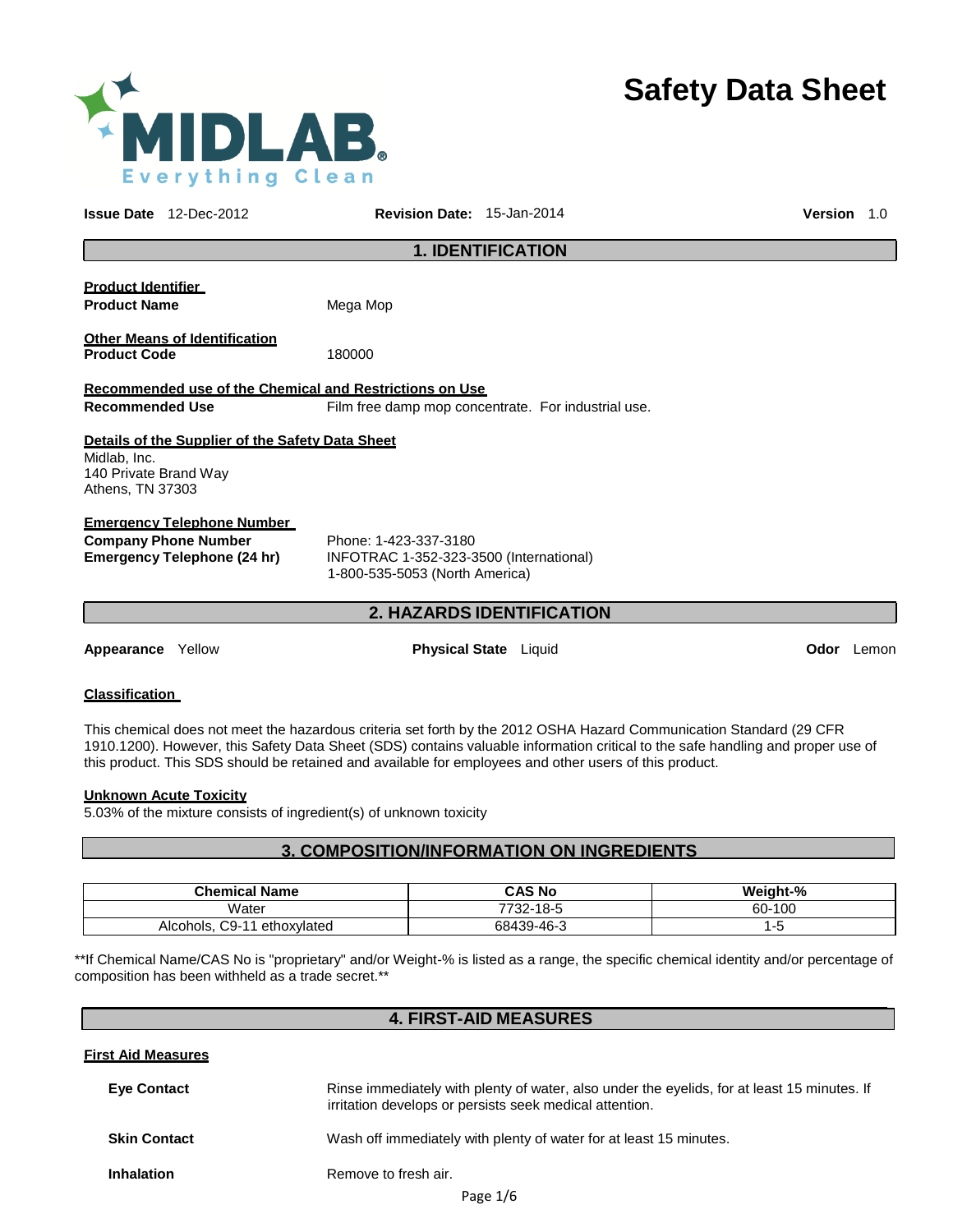**Ingestion** Clean mouth with water and drink afterwards plenty of water. If any discomfort persists, obtain medical attention.

### **Most Important Symptoms and Effects**

**Symptoms** Prolonged or repeated exposure can remove natural skin oils and may produce irritation.

### **Indication of Any Immediate Medical Attention and Special Treatment Needed**

**Notes to Physician** Treat symptomatically. May aggravate pre-existing skin disorders.

### **5. FIRE-FIGHTING MEASURES**

### **Suitable Extinguishing Media**

Water spray (fog). Carbon dioxide (CO2). Water. Foam.

### **Unsuitable Extinguishing Media**

Not determined.

### **Specific Hazards Arising from the Chemical**

None known.

### **Hazardous Combustion Products**

Normal products of combustion.

### **Protective Equipment and Precautions for Firefighters**

As in any fire, wear self-contained breathing apparatus pressure-demand, MSHA/NIOSH (approved or equivalent) and full protective gear.

### **6. ACCIDENTAL RELEASE MEASURES**

### **Personal Precautions, Protective Equipment and Emergency Procedures**

| <b>Personal Precautions</b>                          | Wear protective clothing as described in Section 8 of this safety data sheet.                                                                                                                      |
|------------------------------------------------------|----------------------------------------------------------------------------------------------------------------------------------------------------------------------------------------------------|
| <b>Environmental Precautions</b>                     | Prevent from entering into soil, ditches, sewers, waterways and/or groundwater. See<br>Section 12, Ecological Information. See Section 13, Disposal Considerations, for additional<br>information. |
| Methods and Material for Containment and Cleaning Up |                                                                                                                                                                                                    |
| <b>Methods for Containment</b>                       | Prevent from spreading or entering drains, ditches or rivers by using sand, earth, or other<br>appropriate barriers.                                                                               |
| <b>Methods for Clean-Up</b>                          | Contain and collect with an inert absorbent and place into an appropriate container for                                                                                                            |

### **7. HANDLING AND STORAGE**

disposal. Rinse area with clean water and dry before permitting traffic.

### **Precautions for Safe Handling**

**Advice on Safe Handling** Handle in accordance with good industrial hygiene and safety practice. Use personal protection recommended in Section 8. For industrial and commercial use only. Avoid contact with skin, eyes or clothing.

### **Conditions for Safe Storage, Including Any Incompatibilities**

| <b>Storage Conditions</b>     | Keep container tightly closed and store in a cool, dry and well-ventilated place. Protect from<br>freezing. Keep out of the reach of children. |
|-------------------------------|------------------------------------------------------------------------------------------------------------------------------------------------|
| <b>Incompatible Materials</b> | None known based on information supplied.                                                                                                      |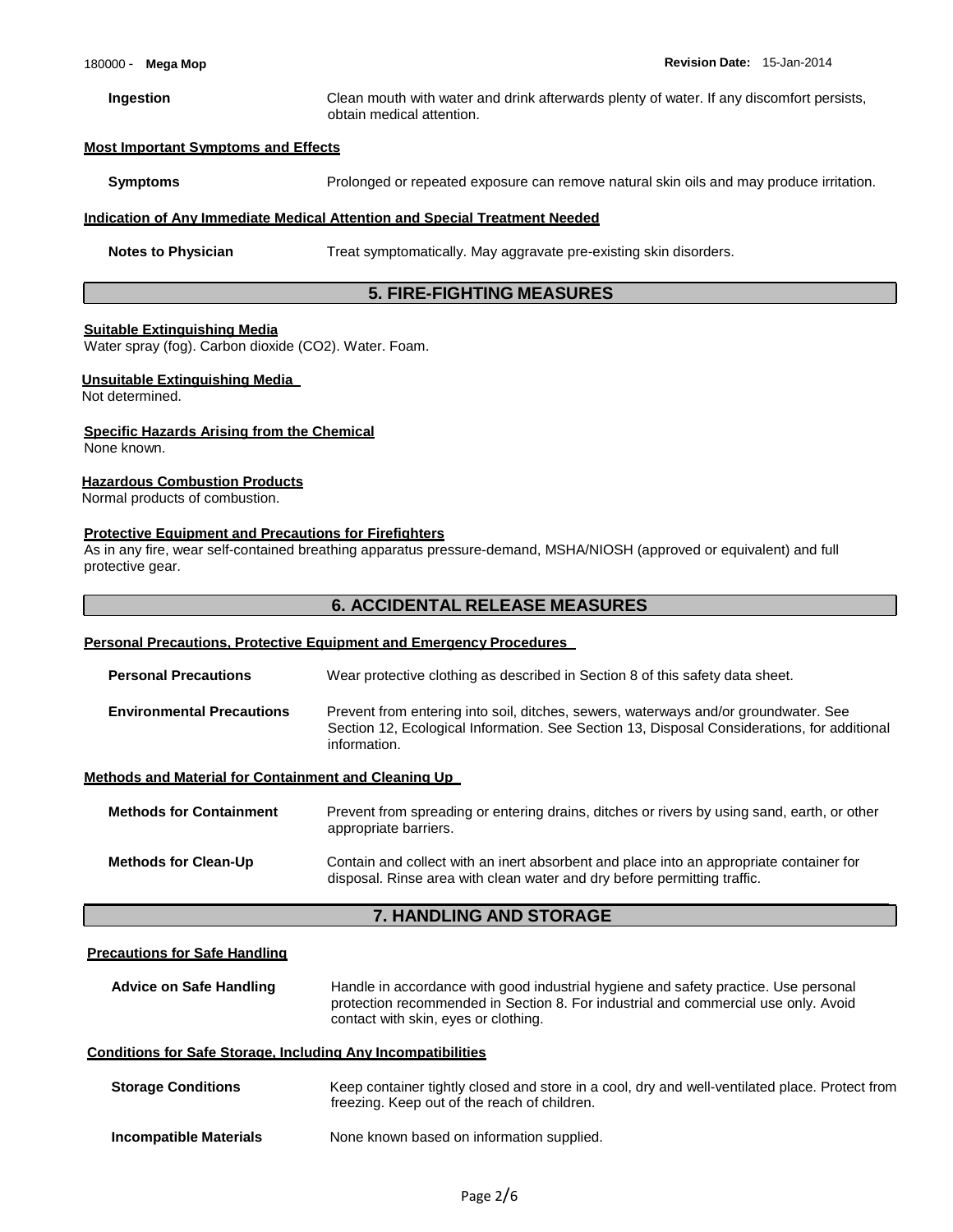| 180000 -<br>Mega Mop                                                  | Revision Date: 15-Jan-2014                                                                                                                                                                     |  |  |  |
|-----------------------------------------------------------------------|------------------------------------------------------------------------------------------------------------------------------------------------------------------------------------------------|--|--|--|
| 8. EXPOSURE CONTROLS/PERSONAL PROTECTION                              |                                                                                                                                                                                                |  |  |  |
| <b>Exposure Guidelines</b>                                            | This product, as supplied, does not contain any hazardous materials with occupational<br>exposure limits established by the region specific regulatory bodies.                                 |  |  |  |
| <b>Appropriate Engineering Controls</b>                               |                                                                                                                                                                                                |  |  |  |
| <b>Engineering Controls</b>                                           | Ensure adequate ventilation, especially in confined areas. Good general room ventilation<br>(equivalent to outdoors) should be adequate under normal conditions. Eyewash stations.<br>Showers. |  |  |  |
| Individual Protection Measures, such as Personal Protective Equipment |                                                                                                                                                                                                |  |  |  |
| <b>Eye/Face Protection</b>                                            | No protective equipment is needed under normal use conditions.                                                                                                                                 |  |  |  |

**Skin and Body Protection No protective equipment is needed under normal use conditions.** 

**Respiratory Protection** Under normal conditions, respirator is not normally required.

**General Hygiene Considerations** Handle in accordance with good industrial hygiene and safety practice.

### **9. PHYSICAL AND CHEMICAL PROPERTIES**

### **Information on Basic Physical and Chemical Properties**

| <b>Physical State</b><br>Appearance<br>Color                                                                                                                                                                                                                 | Liquid<br>Clear<br>Yellow                                                                                                                      | Odor<br><b>Odor Threshold</b> | Lemon<br>Not determined |
|--------------------------------------------------------------------------------------------------------------------------------------------------------------------------------------------------------------------------------------------------------------|------------------------------------------------------------------------------------------------------------------------------------------------|-------------------------------|-------------------------|
| <b>Property</b><br>рH<br><b>Melting Point/Freezing Point</b><br><b>Boiling Point/Boiling Range</b>                                                                                                                                                           | <u>Values</u><br>$8.0 - 8.5$<br>0 °C / 32 °F<br>100 °C / 212 °F                                                                                | Remarks • Method              |                         |
| <b>Flash Point</b><br><b>Evaporation Rate</b><br><b>Flammability (Solid, Gas)</b><br><b>Upper Flammability Limits</b><br><b>Lower Flammability Limit</b><br><b>Vapor Pressure</b>                                                                            | Not applicable<br>Not determined<br>Liquid-not applicable<br>Not applicable<br>Not applicable<br>Not determined                                | TOC                           |                         |
| <b>Vapor Density</b><br><b>Specific Gravity</b><br><b>Water Solubility</b>                                                                                                                                                                                   | Not determined<br>1.00<br>Completely soluble                                                                                                   | @ 25 °C (77 °F)               |                         |
| Solubility in other solvents<br><b>Partition Coefficient</b><br><b>Auto-ignition Temperature</b><br><b>Decomposition Temperature</b><br><b>Kinematic Viscosity</b><br><b>Dynamic Viscosity</b><br><b>Explosive Properties</b><br><b>Oxidizing Properties</b> | Not determined<br>Not determined<br>Not determined<br>Not determined<br>Not determined<br>Not determined<br>Not an explosive<br>Not determined |                               |                         |

### **10. STABILITY AND REACTIVITY**

### **Reactivity**

Not reactive under normal conditions.

### **Chemical Stability**

Stable under recommended storage conditions.

### **Possibility of Hazardous Reactions**

None under normal processing.

### **Hazardous Polymerization**

Hazardous polymerization does not occur.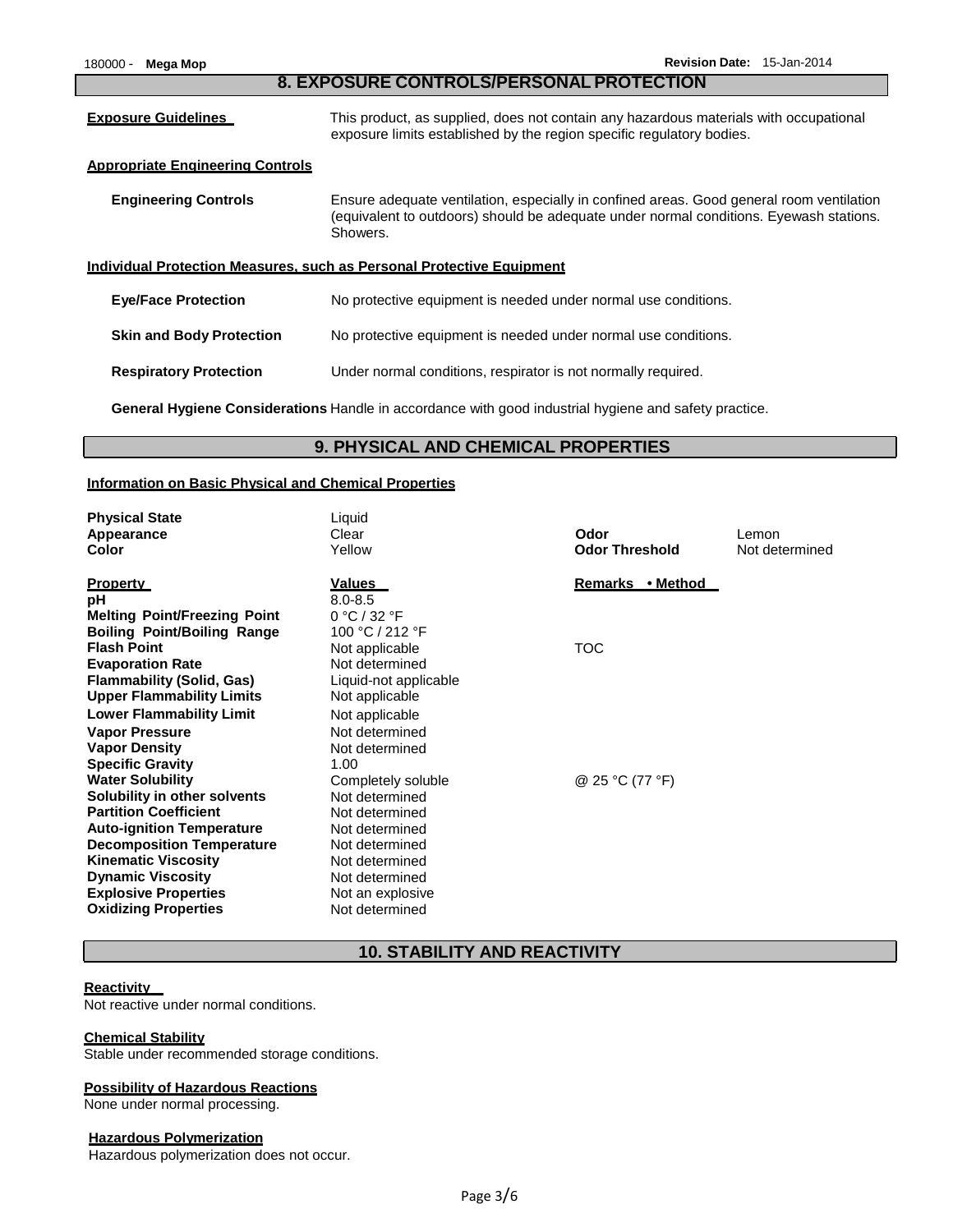## **Conditions to Avoid**

Keep out of reach of children. Keep from freezing.

### **Incompatible Materials**

None known based on information supplied.

### **Hazardous Decomposition Products**

Normal products of combustion.

### **11. TOXICOLOGICAL INFORMATION**

### **Information on Likely Routes of Exposure**

| <b>Product Information</b> |                                  |
|----------------------------|----------------------------------|
| <b>Eve Contact</b>         | Avoid contact with eyes.         |
| <b>Skin Contact</b>        | Avoid contact with skin.         |
| Inhalation                 | Avoid breathing vapors or mists. |
| Ingestion                  | Do not taste or swallow.         |

### **Component Information**

| <b>Chemical Name</b>                         | Oral LD50           | Dermal LD50      | <b>Inhalation LC50</b> |
|----------------------------------------------|---------------------|------------------|------------------------|
| Alcohols, C9-11<br>ethoxylated<br>68439-46-3 | = 1378 mg/kg<br>Rat | Rabbit<br>? g/kg |                        |

### **Information on Physical, Chemical and Toxicological Effects**

**Symptoms** Please see section 4 of this SDS for symptoms.

### **Delayed and Immediate Effects as well as Chronic Effects from Short and Long-Term Exposure**

**Carcinogenicity** This product does not contain any carcinogens or potential carcinogens as listed by OSHA, IARC or NTP.

| <b>Numerical Measures of Toxicity</b> |  |  |
|---------------------------------------|--|--|
| Matalatana, in a al-                  |  |  |

Not determined

**Unknown Acute Toxicity** 5.03% of the mixture consists of ingredient(s) of unknown toxicity.

### **12. ECOLOGICAL INFORMATION**

### **Ecotoxicity**

The product is not classified as environmentally hazardous. However, this does not exclude the possibility that large or frequent spills can have a harmful or damaging effect on the environment.

### **Persistence/Degradability**

Not determined

### **Bioaccumulation**

Not determined

**Mobility** Not determined

**Other Adverse Effects**

Not determined

### **13. DISPOSAL CONSIDERATIONS**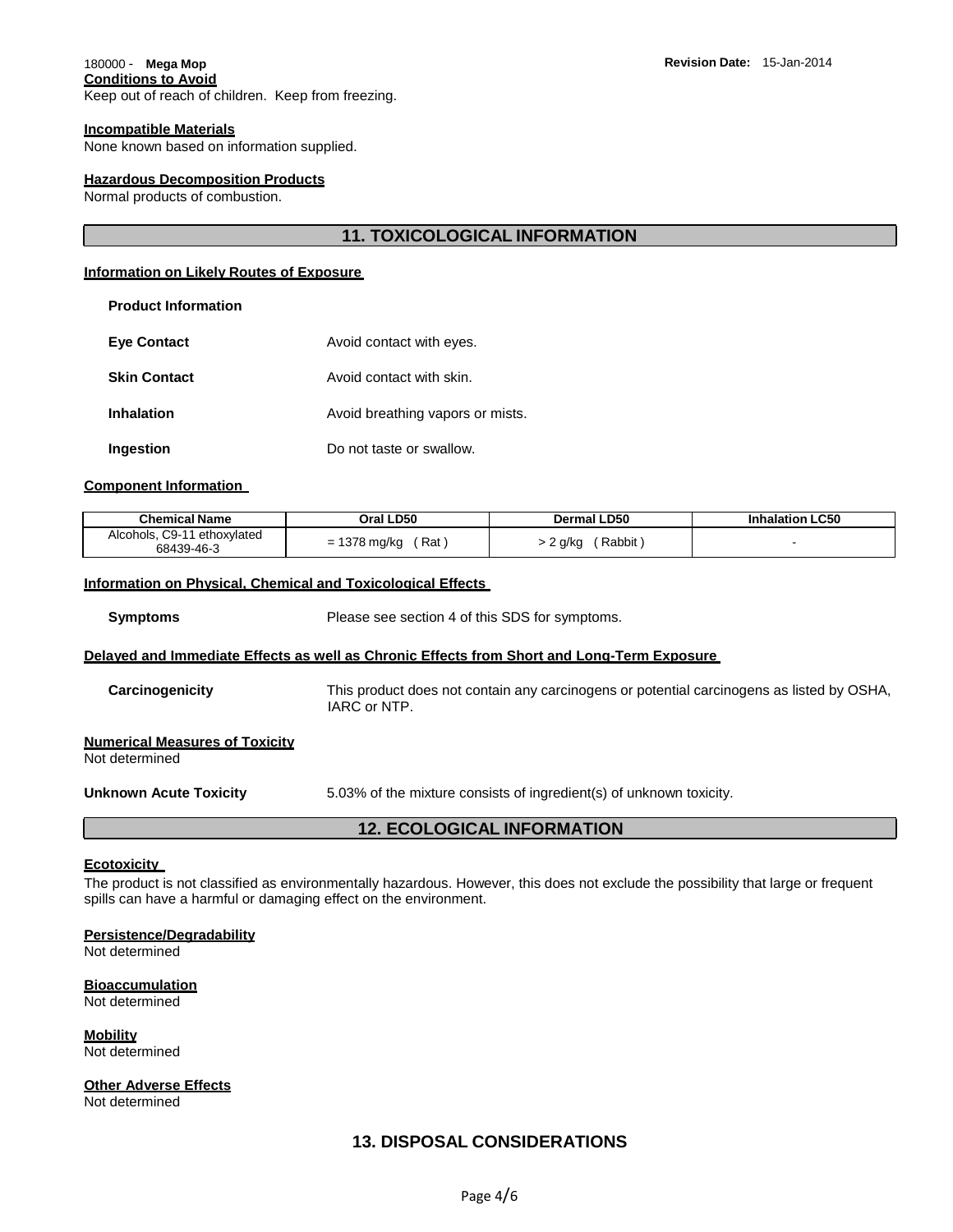| Mega Mop<br>180000 -<br><b>Waste Treatment Methods</b> | <b>Revision Date:</b><br>15-Jan-2014                                                                                           |  |  |
|--------------------------------------------------------|--------------------------------------------------------------------------------------------------------------------------------|--|--|
| <b>Disposal of Wastes</b>                              | Disposal should be in accordance with applicable regional, national and local laws and<br>regulations.                         |  |  |
| <b>Contaminated Packaging</b>                          | Disposal should be in accordance with applicable regional, national and local laws and<br>regulations.                         |  |  |
| <b>14. TRANSPORT INFORMATION</b>                       |                                                                                                                                |  |  |
| <u>Note</u>                                            | Please see current shipping paper for most up to date shipping information, including<br>exemptions and special circumstances. |  |  |
| <u>DOT</u>                                             | Not regulated                                                                                                                  |  |  |
| <u>IATA</u>                                            | Not regulated                                                                                                                  |  |  |
| <b>IMDG</b>                                            | Not regulated                                                                                                                  |  |  |
|                                                        | <b>15. REGULATORY INFORMATION</b>                                                                                              |  |  |

### **International Inventories**

Not determined

### **Legend:**

*TSCA - United States Toxic Substances Control Act Section 8(b) Inventory DSL/NDSL - Canadian Domestic Substances List/Non-Domestic Substances List EINECS/ELINCS - European Inventory of Existing Chemical Substances/European List of Notified Chemical Substances ENCS - Japan Existing and New Chemical Substances IECSC - China Inventory of Existing Chemical Substances KECL - Korean Existing and Evaluated Chemical Substances PICCS - Philippines Inventory of Chemicals and Chemical Substances*

### **US Federal Regulations**

### **CERCLA**

This material, as supplied, does not contain any substances regulated as hazardous substances under the Comprehensive Environmental Response Compensation and Liability Act (CERCLA) (40 CFR 302) or the Superfund Amendments and Reauthorization Act (SARA) (40 CFR 355).

### **SARA 311/312 Hazard Categories**

### **Acute Health Hazard** Yes

### **SARA 313**

Section 313 of Title III of the Superfund Amendments and Reauthorization Act of 1986 (SARA). This product does not contain any chemicals which are subject to the reporting requirements of the Act and Title 40 of the Code of Federal Regulations, Part 372

### **CWA (Clean Water Act)**

This product does not contain any substances regulated as pollutants pursuant to the Clean Water Act (40 CFR 122.21 and 40 CFR 122.42)

### **US State Regulations**

### **California Proposition 65**

This product does not contain any Proposition 65 chemicals.

### **U.S. State Right-to-Know Regulations**